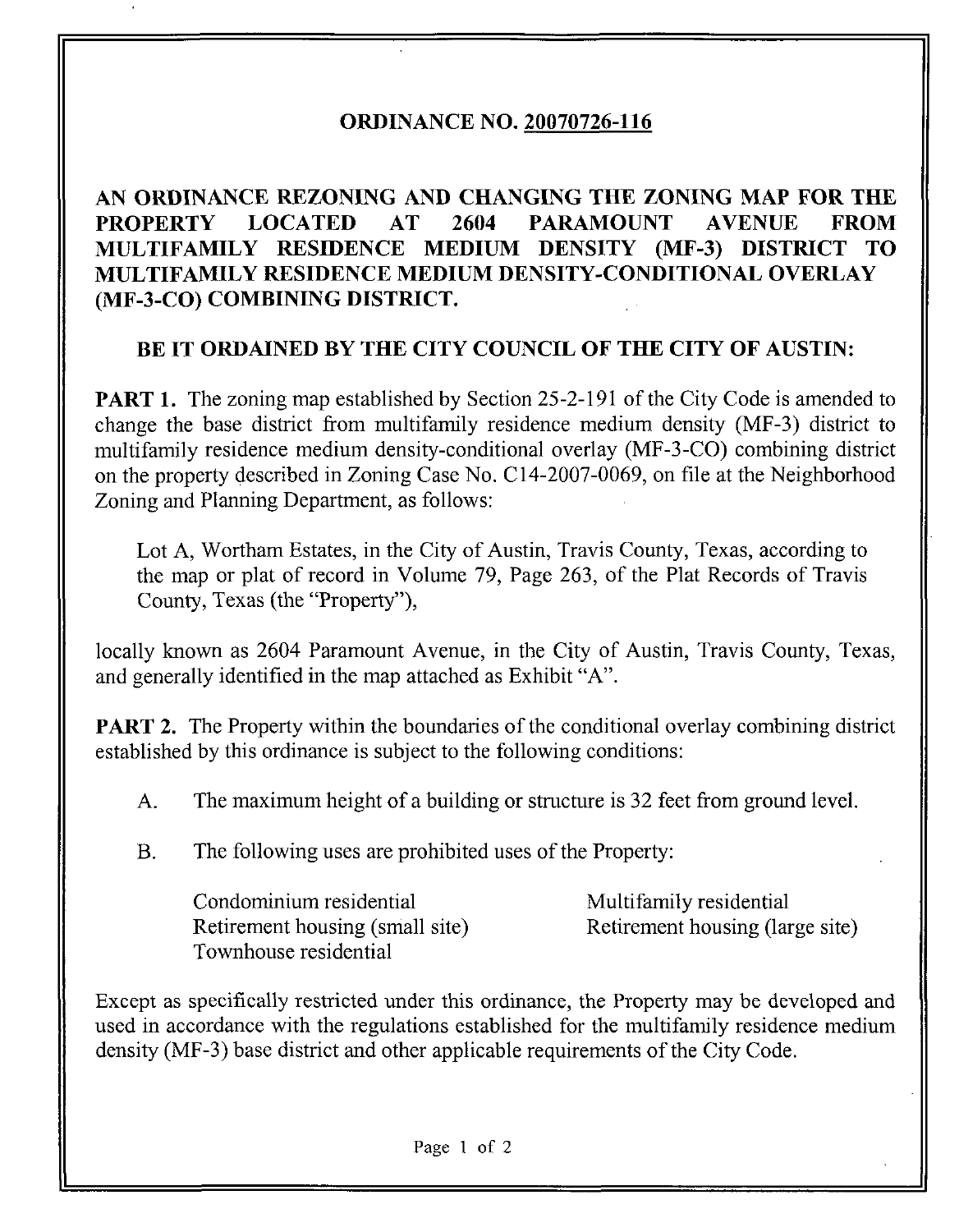PART 3. This ordinance takes effect on August 6, 2007. PASSED AND APPROVED  $\begin{array}{c}\n\delta \\
\delta \\
\delta\n\end{array}$ July 26 2007 Wym Mayor APPROVED: ATTEST: David Allan Smith Shirley A. Gentry City Attorney City<sup>J</sup>Clerk Page 2 of 2